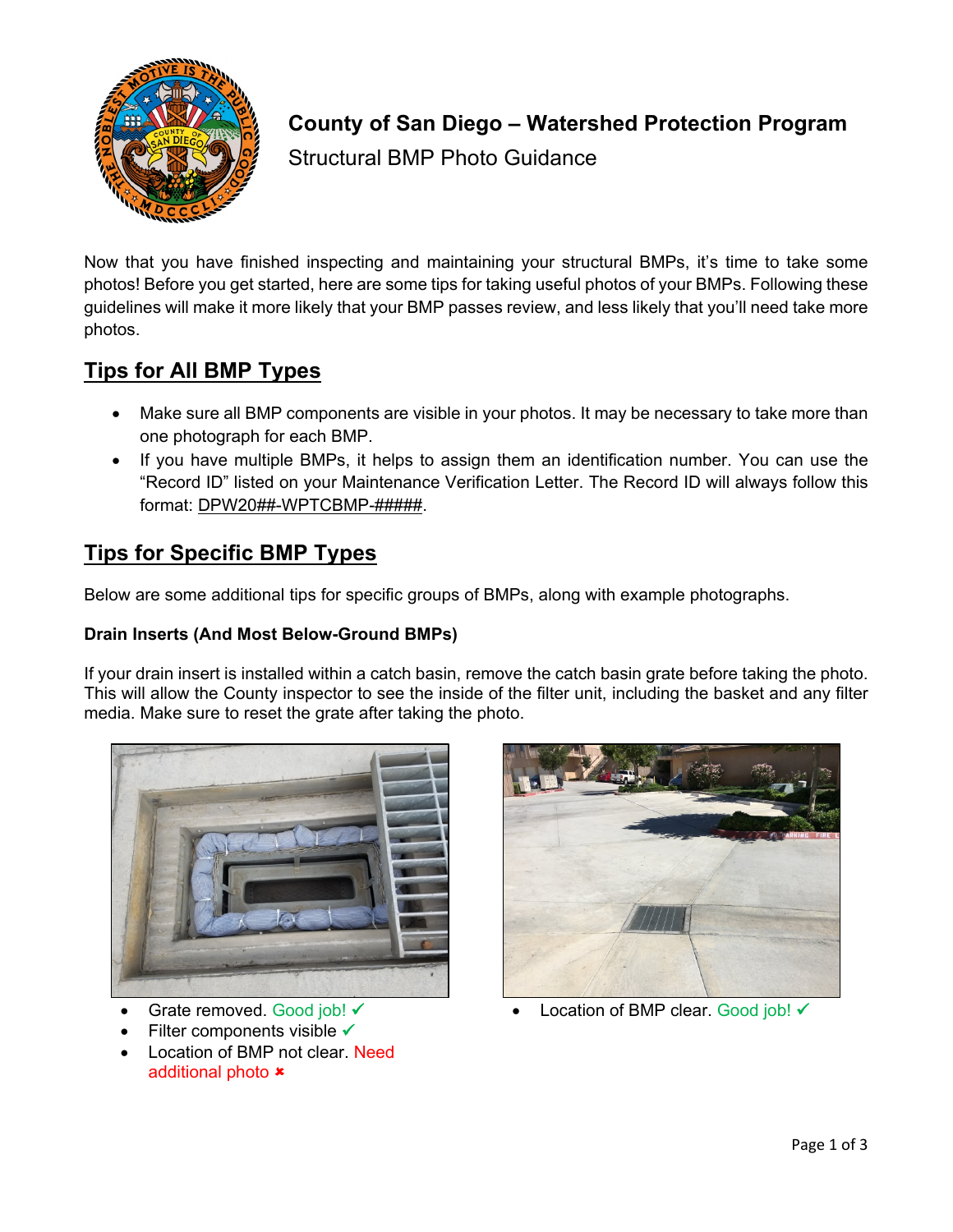

## **County of San Diego – Watershed Protection Program**

Structural BMP Photo Guidance



Grate removed. Good job! √

• Filter components not visible. Need additional photo  $\star$ 



Filter components visible. Good job! √

### **Above-Ground BMPs**

For vegetated BMPs and other above-ground BMPs, capture the BMP in its entirety. This may take several photos to accomplish. Make sure to include inlet and outlet points, the flow path through the BMP, and adjacent slopes.



- Portion of BMP is not visible in photo. Need additional photo  $\ast$
- Outlet and flow path are not visible  $\star$



- Entire BMP is visible. Good job!
- Inlet, flow path, and outlet are visible  $\checkmark$